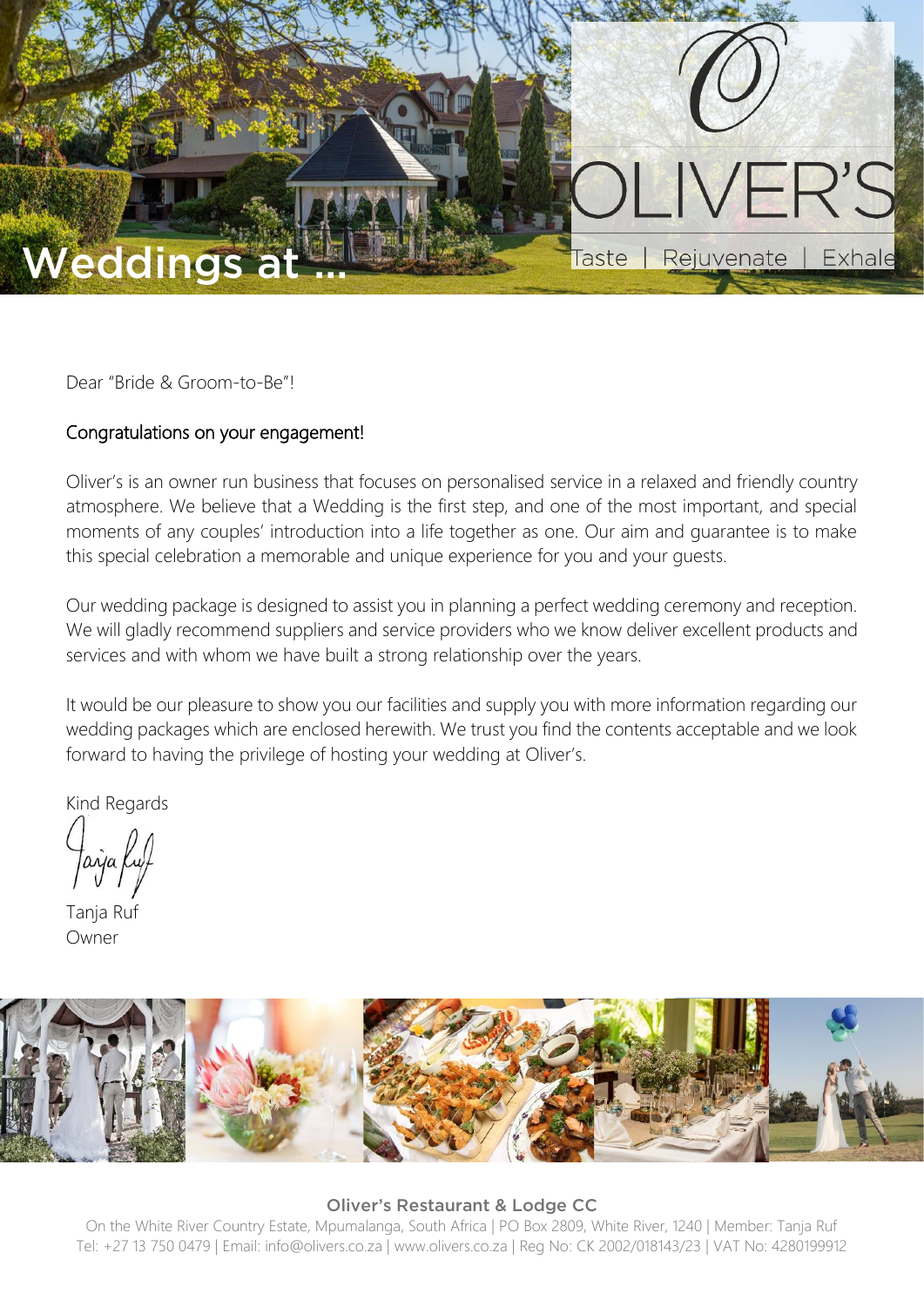# THE VENUE

### Location

Oliver's is situated on the secure White River Country Estate overlooking the first green of the White River Golf Course. Nestling in a sylvan setting the lodge echoes a traditional luxury country style.

### Gazebo

Our Gazebo in the midst of our Rose Garden is a most romantic site for wedding ceremonies with the lodge gardens and golf course as a backdrop. The gazebo will be draped with soft white voile as well as fairy lights and a red carpet will be laid to carry you down the aisle.

### Restaurant

Our cozy country-style restaurant is furnished with high-quality classic mahogany chairs and seats up to a maximum of 100 guests. Mouth-watering continental & mediterranean dishes are served together with only the finest South African wines from our well-stocked wine cellar.

### Lodge

The intimate comfort of our establishment and our beautifully appointed rooms allow our guests to experience the marriage between Austrian flair and subtle African influences. Our room categories are:

- 1 Exclusive Family Unit (sleeps 4 guests) 2 Executive Suites
- 2 Exclusive Standard Rooms 2 Exclusive Standard Rooms
- 
- 
- 
- 4 Luxury Rooms and the state of the 1 Family House (sleeps 6-8 quests)

Please see attached our rates sheet.

All our rooms are individually furnished and en-suite with separate showers and baths and heated towel rails. They are equipped with DSTV, telephone, minibar with snacks, air-conditioning, heater, coffee & tea facility, hairdryer and bathrobes. The Luxury Rooms and Executive Suites each have a fireplace with a cozy seating area. The Suites have a separate lounge and bedroom and the bathrooms boast a private outside shower with views over the golf course.

The Family House consists of 4 bedrooms – 1 x en-suite Master King-size Bedroom with separate bath and shower, 1 en-suite Queen size Bedroom with shower only, 1 King-size and 1 Queen-size bedroom that share one bathroom with shower only. It has an open-plan kitchen, dining room and lounge with fireplace and a private verandah.

Situated right next to the lodge, the Family Cottage offers 2 separate double rooms (queen beds) each with an en-suite bathroom with showers only. The rooms share a lounge with a fireplace, small kitchenette and veranda.

### **Wellness & Beauty**

Our on-site Wellness & Beauty Centre offers a panoramic view of the surrounding farm lands, river and golf course, providing the perfect setting for relaxation, revitalization and rejuvenation! We have a team of professional therapists and our Centre comprises of one couple's massage room, two rooms for face and body treatments and a dedicated room for waxing, an indoor manicure and pedicure station as well as an additional pedicure station on our verandah offering spectacular views! Our spacious Wellness area can easily cater for bridal parties to relax and unwind whilst being spoilt together. We will gladly put a package together for you. Please find attached our Wellness Menu.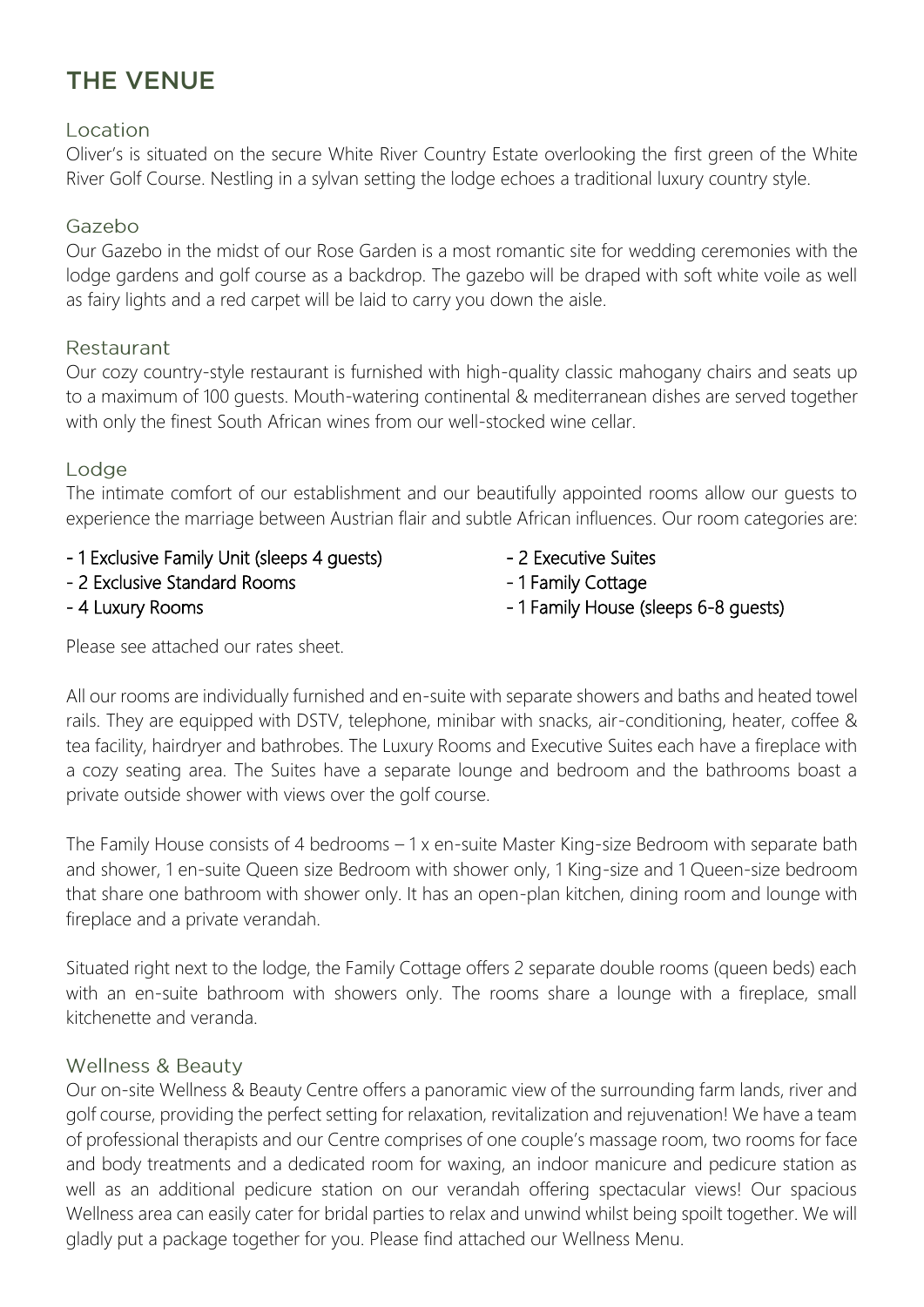# THE WEDDING PACKAGE

### Food & Beverage

We offer a 3-course plated menu and you may choose 1 - 2 Starters, 2 Main Courses and 1 - 2 Desserts. We cater for Vegetarians and any special dietary requirements.

Price per person including a welcome drink, 3-course meal, tea or coffee and VAT:

up to end Nov 2022 - **R 450** (add **R 40 pp** for nuts, olives, pretzels & cheese crisps with welcome drink) up to end Nov 2023 - R 495 (add R 45 pp for nuts, olives, pretzels & cheese crisps with welcome drink)

### Welcome Drink

These will be served after the ceremony on the verandah and in the garden while the bridal photos are being taken. You have the choice of 2 - 3 welcome drinks from the following:

- Sparkling Wine plain or with Berries Sherry
- 
- Non-Alcoholic Champagne Cosmopolitan
- Mojito  **Pimm's Cocktail**
- 

# Canapés after the Ceremony

These are served platter-style with the welcome drink – please choose 4 from the list below:

- Tomato, Basil and Mozzarella Bruschetta
- Mushroom, Garlic, Herb & Parmesan Bruschetta
- Caprese Skewer with Basil Pesto
- Green Fig & Camembert Spring Rolls
- Meat Balls
- Crispy Livers on Aioli & Chorizo on a Spoon
- Vegetable Samoosas
- Cucumber Rounds with smoked Trout Mousse
- Ostrich Carpaccio en-croute with Micro Shoots
- Crunchita Leaf with Chicken Mayo
- Prawn Tail served in a Gazpacho Shooter

Price per person for Canapes:

up to end Nov 2022 –  $R$  80 per person up to end Nov 2023 –  $R$  90 per person

# Wines

We suggest choosing 1 white and 1 red wine. Please find attached our current wine list, however, we do advise choosing the wines closer to the date of the wedding as prices and wines are subject to change.

# Other Beverages

We recommend catering for wine, beer, soft drinks and mineral water either open bar or with a certain limit set by yourself. Hard liquor to be paid cash upfront by guests. To be discussed in more detail.

# Cheese Platter

This may be served later in the evening. You may choose from the following: up to end Nov 2022 - a Platter for 10 people  $@$  R 1'500; a Platter for 20 people  $@$  R 3'000 up to end Nov 2023 - a Platter for 10 people @ R 1'650; a Platter for 20 people @ R 3'300

The platters will be set up buffet style and we will serve a selection of Cheeses together with Grapes, Strawberries (seasonal), Preserves and Crackers.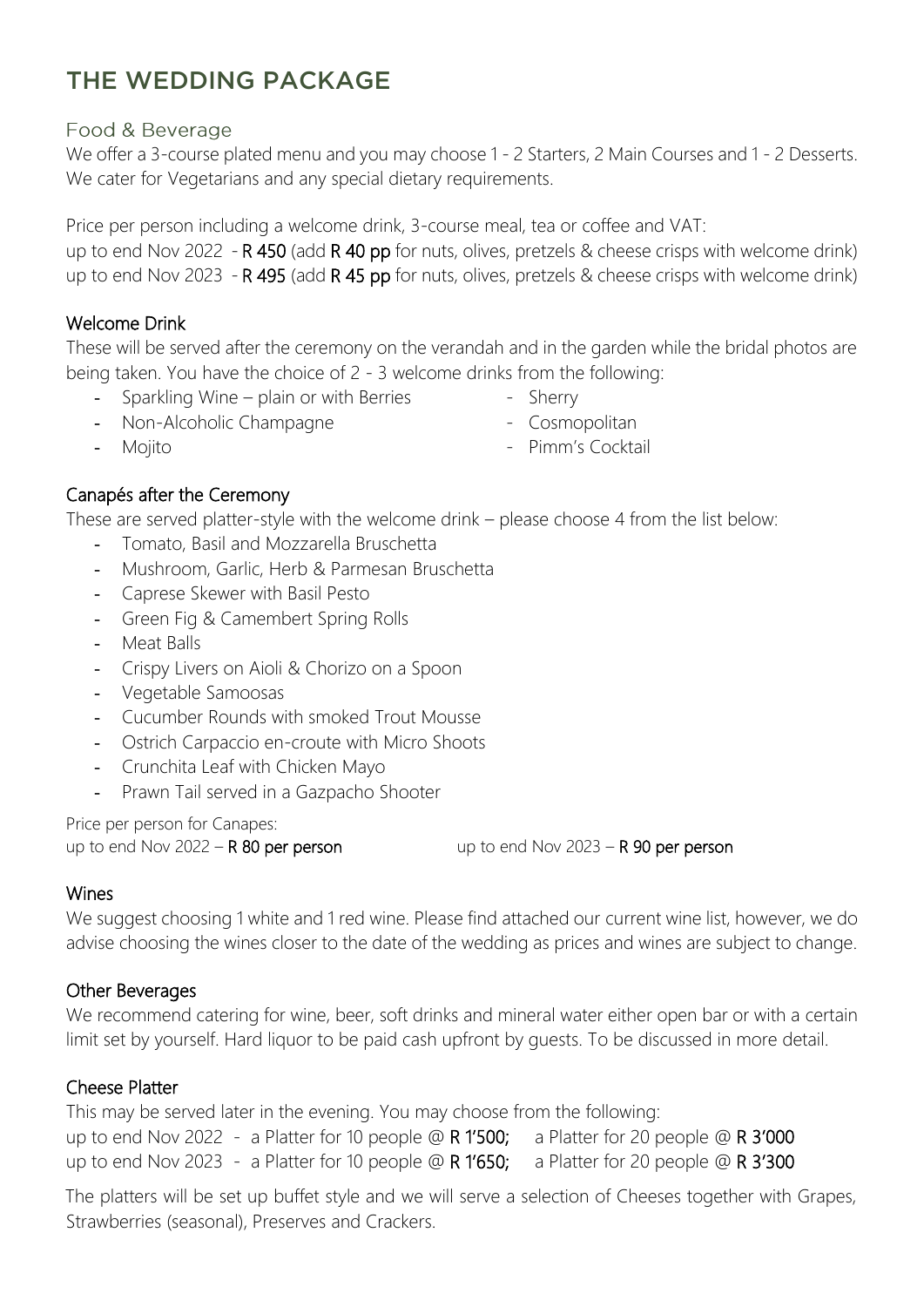# Venue Hire

# Morning Wedding (10h00 – 16h00)

R 5'000 - No minimum number of quests is required and you also do not have to book out all the rooms. However, due to the restaurant being occupied again in the evening, we will have to clear the restaurant by latest 15h30.

Evening Wedding (15h00 – 01h00)

R 7'000 - up to 50 pax

R 10'000 - from 50 pax to max 100 pax

To close off the venue exclusively, we require that you book out all rooms. For weddings of more than 50 people, the Suite will be complimentary for the Wedding Night.

For non-exclusive use, we are able to cater for up to 70 guests and one part of the restaurant will be closed off for in-house guests. However, this option will not allow for live entertainment.

Last rounds will be poured at 00h30 and the venue will close at latest 01h00. Should this be extended, there will be an extra charge of R 500 per half hour. Absolute last rounds will be poured at 02h30 and the venue will close at 03h00.

### Included in the venue hire

- Ceremony:
	- o Fully draped Gazebo with red carpet down the aisle
	- o Fairy Lights
	- o Mahogany Table for the Minister
	- o PA system and microphone with audio input cable
	- o In case of rainy weather, the ceremony will move under the covered veranda
	- o Please note, the chairs for the ceremony are NOT included and come at an extra cost.
- Reception<sup>-</sup>
	- o Cordials & Water served on the veranda before the ceremony
	- o Tables and chairs
	- o High Quality white table cloths, overlays and napkins
	- o High Quality crockery, cutlery and glassware
	- o Setting of tables (mock-up table to be done at least 3 days before the wedding)
	- o Decorative wrought-iron easel & Perspex table numbers
	- o Wedding cake table and knife for cutting of cake
	- o 24 hour secure parking and security guard
	- o Waitrons & bar staff (excluding gratuity)
	- o Morning Weddings: Bride may get ready either in an available room or in the Wellness & Beauty Centre
	- o Evening Weddings: Bride may get ready in a room available from 11h00
- Extras:
	- o Jungle Gym Playground in the garden for the Kiddies

### All rates are

- Non-commissionable
- Subject to change without prior notice
- Quoted in South African Rands (ZAR)
- Inclusive of 15% VAT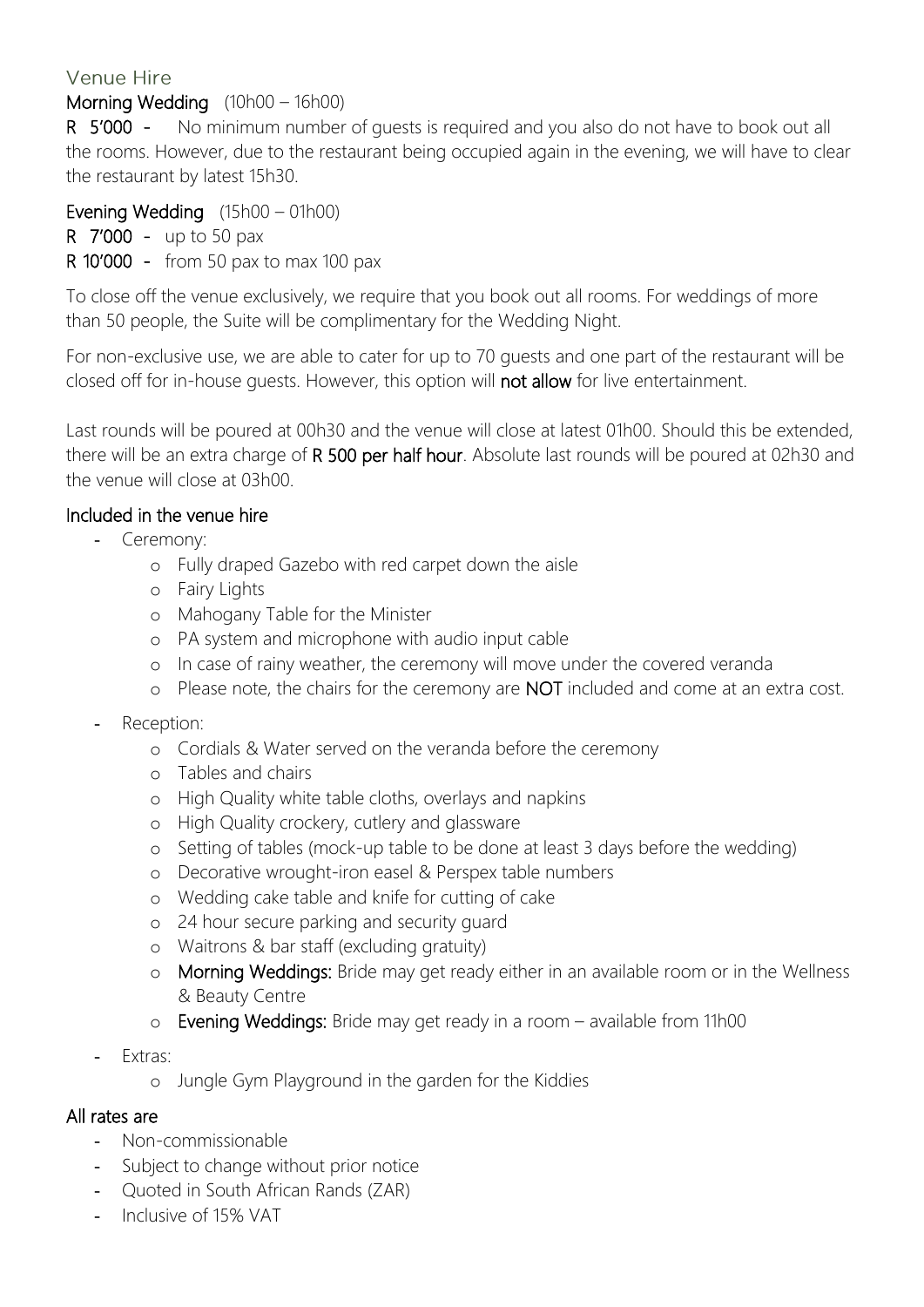# Our Gift To You

Should you decide to host your wedding at Oliver's Restaurant & Lodge, we would like to show our appreciation and spoil you with the following:

- Our Romantic Suite complimentary on the night of the wedding including breakfast this only applies when a minimum of 8 rooms are booked, otherwise we gladly offer you a 50% discount on any room rate.
- Romantic rose petal turndown with a bottle of Sparkling Wine
- A Full Body Massages for the Bride and Groom each in our in-house Wellness & Beauty Clinic either before or after the wedding – booking essential.
- First Anniversary: 30% reduction on room rates and a bottle of wine

# Décor, Entertainment & Miscellaneous

# Chairs for the Ceremony

We have a selection of chairs to choose from:



Please note, there is an extra delivery & collection charge of R 700.

# Flowers

We have a preferred florist and will gladly provide you with her number in order for you to get a quotation based on your preference and budget. Should you wish to use your own florist, we kindly ask for their contact details so that we can confirm arrangements regarding time and day of delivery.

# Music

We will gladly assist you in finding an appropriate entertainer e.g. DJ's, one-man-bands, String Quartet, Scottish piper, Harpist, etc.

As Oliver's is part of the White River Country Estate and falls under the same rules and regulations, we regret that live entertainment will have to be quietened down by midnight. After that you may supply us with your own IPod that we can play through our sound system inside the lodge.

# Décor

We will gladly assist you in quoting and hiring out various items such as under plates, table runners, candles, candelabras, fairy light curtains, etc.

# Printing

We have a few options available for menus and place cards. Our charges are as follows:

- *-* A4 folded in half @ R 10 each
- *-* A5 folded in half @ R 8 each
- Place cards **@** R 3 each